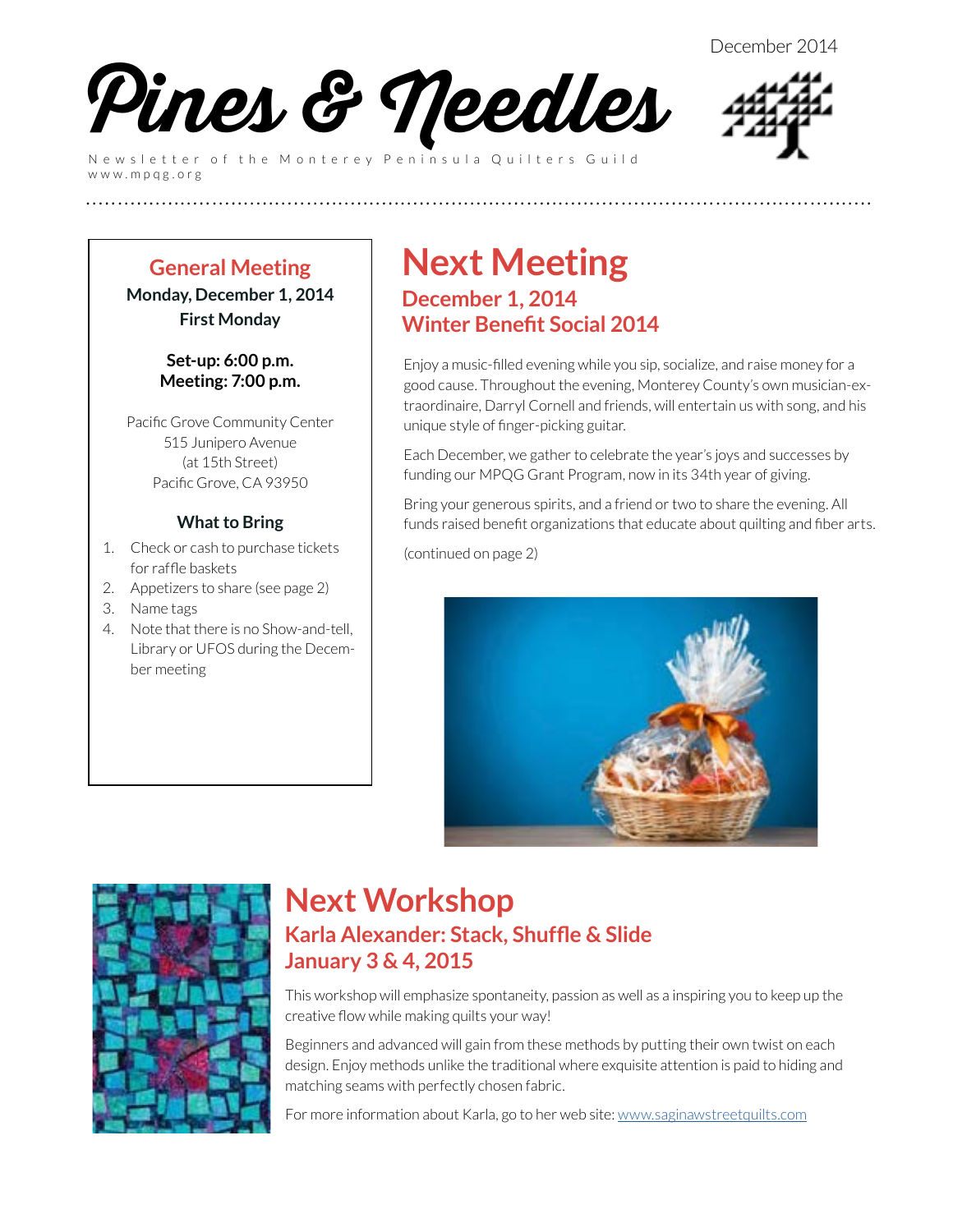

# **Winter Benefit Social 2014 (continued from page 1)**

By June Cornell, [junecornell@yahoo.com](mailto:junecornell%40yahoo.com?subject=MPQG%20Holiday%20Fundraising%20Event), 831-757-1390

Here are some of the ways that you may help to boost our grant funds to worthy recipients:

### **Festive Raffle Baskets**

Thanks to those individuals and small quilt groups bringing their lovely raffle baskets to the party.

Please include the names of the donors along with a list of the items in the basket

Please let me know (at the phone number below) that you'll be bringing something so that I will be able to make labels for the ticket bags and provide enough table space

Please deliver your basket by 6:15 p.m

### **Appetizer and Dessert Buffet**

Bring finger foods of your choice

Disposable plates may be used

If bringing china, please label all pieces and plan on taking them home with you at the end of the evening

### **Raise Your Hands**

Thanks to those who've volunteered their time, tasty treats, and gift baskets. We're counting on you! Here's what is still needed to assure a sensational evening:

- Be the leader for set up of the buffet table. Set up at 6:00 p.m.
- Buffet table helpers
- Clean up after the party
- Take home the tablecloths, wash and deliver to Sharon Coniglio -- THANKS TO SHARON FOR THOSE FESTIVE TABLE-CLOTHS ON LOAN

For planning purposes, please contact June Cornell ASAP.



Bring \$\$\$ / Spend Lavishly:

Bring a friend or two, and a generous amount of cash to purchase tickets for a chance to win a gift basket. Tickets may be purchased for \$1 per ticket, 6 tickets for \$5, 12 tickets for \$10, and 24 tickets for \$20.

### **Community Quilts**

Another component of this rewarding evening happens when we give away the community quilts. If you have any community quilts waiting to be finished, now is the time to complete them.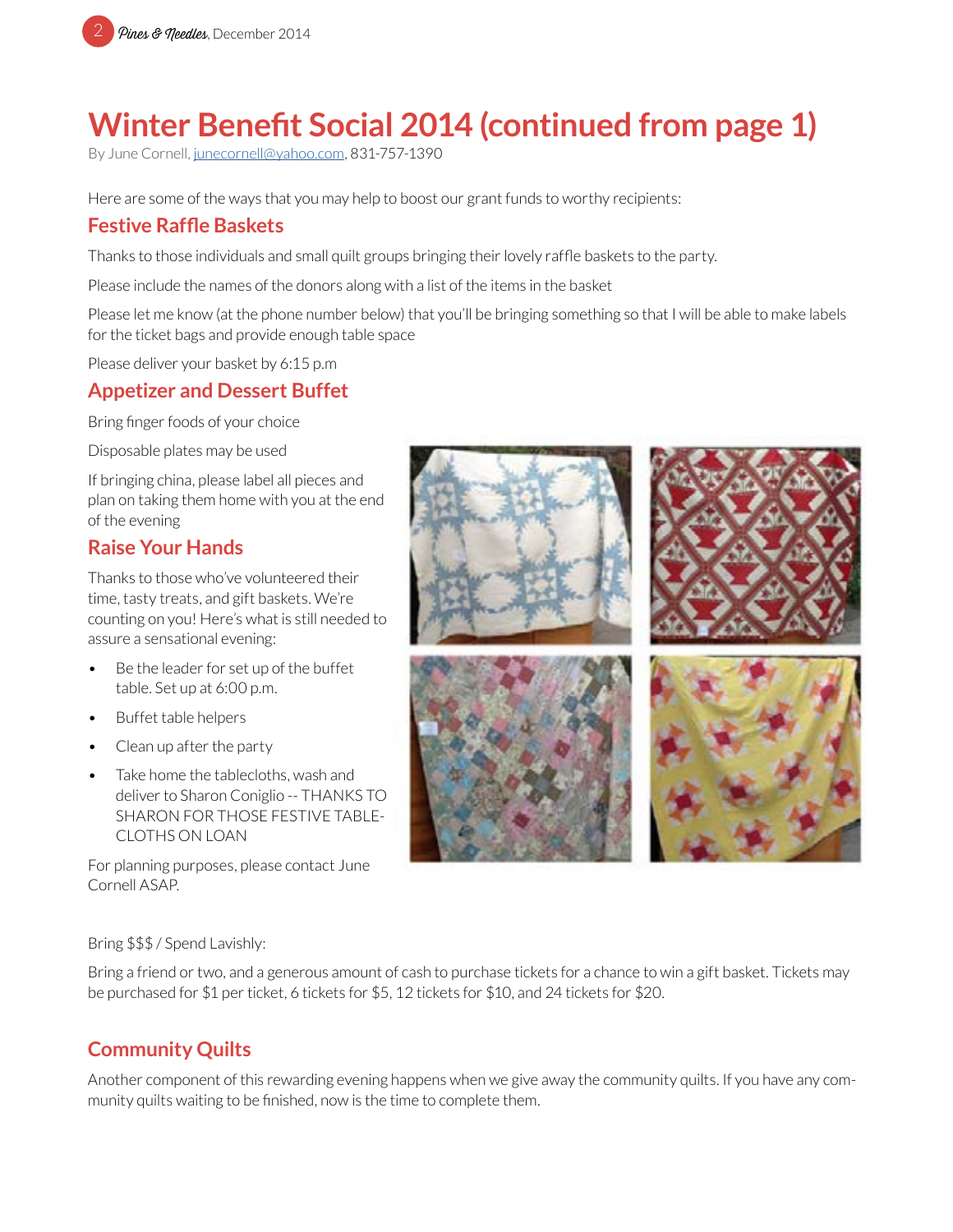## 'Tis the Season for Extravagance

## **President's Message**

By Claudia Sammis [especials@sbcglobal.net](mailto:especials%40sbcglobal.net?subject=MPQG), 831-333-9133

Perusing the newsstand magazine covers at this time of year leads one to believe that over indulgence abounds beginning in late November and continues on until January 2 when reality hits (first, too many calorie-laden parties and next, too much financially ruinous gift-giving). No sense repeating those Top 10 Tip lists here, we all know the drill.

As passionate quilters, are we plagued by those same over indulgence problems as is the general population? It seems to me, not so much. We have something special … the talent and technical know-how to design and sew. In addition, each of us benefits from a gorgeous and overflowing stash that is ready for almost any gift-giving challenge. This means that we can, at the very least, whip out a fast pot holder when a hostess gift is called for, or stitch up sets of travel pillow cases for friends who will drop in.

At this time of year when we count our blessings, I'm thankful for you as quilting friends; my wonderful sewing machine; the time-saving tools we have today such as rotary cutters, acrylic rulers, and cutting mats; and my bulging stash. They all combine to contribute to my sense of well being. I'm sure that you feel the same way when you think about your quilting life.

OK! So, an abundance of calories is still a problem. Speaking of calories, I'll see you at 6:30 p.m. on December 1 for the MPQG Grant Fund Raiser. It promises to be another, dare I say, GALA of lovely excess!

## **Get Ready for the Quilt Show**

By The Judging and Awards committee

Everyone wants to see your new quilts so get them ready to show. Take a photo of your quilt and print it on 4X6 glossy photo paper.

The entry & judging forms are included in this newsletter or they can be downloaded from the website at [http://www.](http://www.mpqg.org/news/2014/11/03/now-available-quilt-show-entry-forms/) [mpqg.org/news/2014/11/03/now-available-quilt-show-entry](http://www.mpqg.org/news/2014/11/03/now-available-quilt-show-entry-forms/)[forms/](http://www.mpqg.org/news/2014/11/03/now-available-quilt-show-entry-forms/)

Be sure to write the deadline on your calendar in plenty of time to mail as they must be received NO LATER THAN Monday, February 2. If you like to be an early bird, of course you may mail them to Colleen Johnson from now until then. We will also collect forms at the January meeting. Now get busy and finish those quilts.



MPQG warmly welcomes our newest member Traci Paetzel

For any membership help or information, contact our Membership Chair, Noreen Nance [nor9215een@gmail.com](mailto:nor9215een%40gmail.com?subject=MPQG%20Membership) 831-915-3441

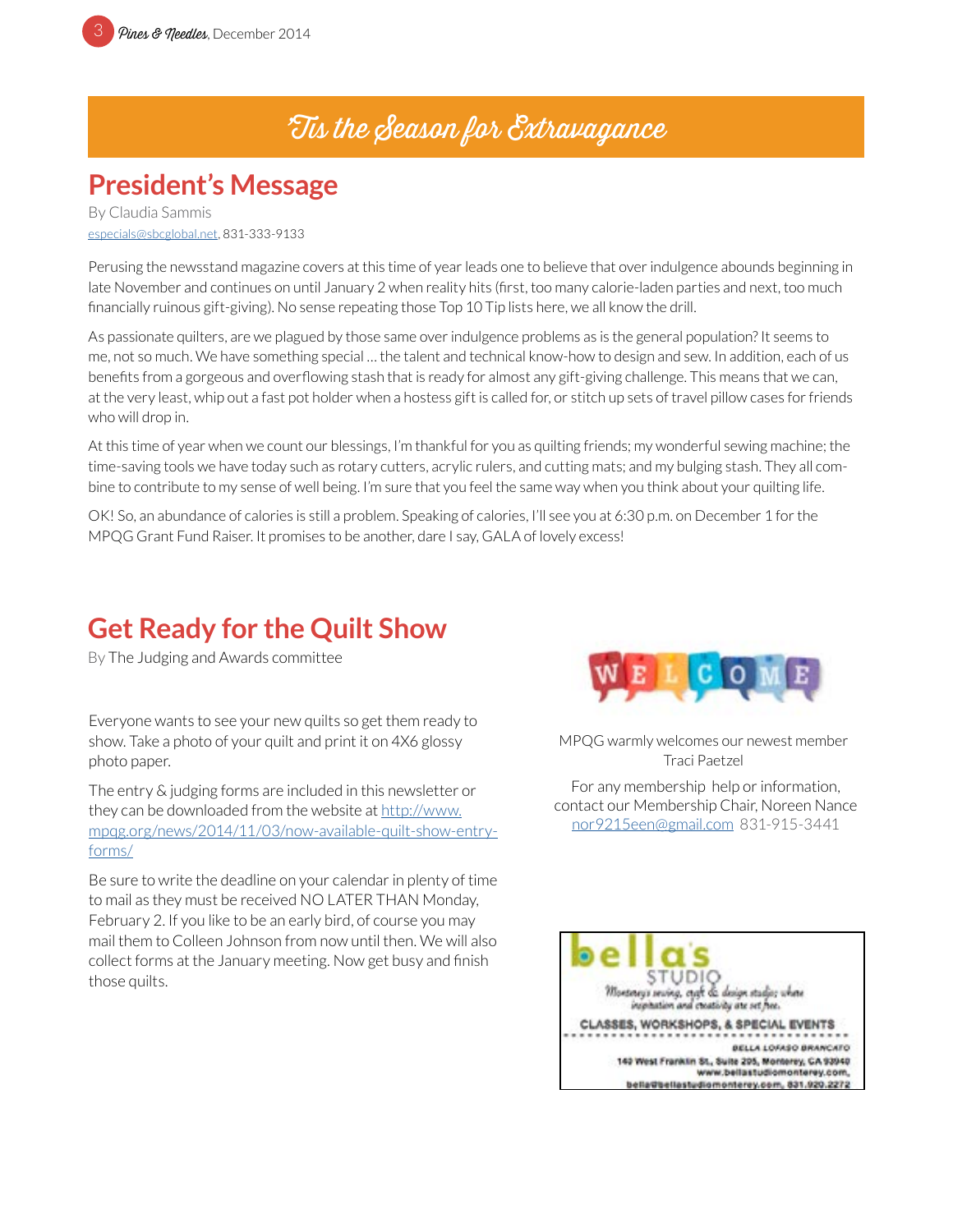

## **New Member Information**

By Noreen Nance, [nor9215een@gmail.com](mailto:nor9215een%40gmail.com?subject=MPQG%20Membership) 831-915-3441

Welcome to our new members and returning members. If it has been a while since you have logged onto our website, this will be a refresher for you returning members and instructions for our new members.

First, please add the quilt guild to your email contact list: newsletter@mpqg.org. This will assure that you receive MPQG e-blasts as well as the Pines & Needles newsletter if you have opted for the online version.

We also have the online version of the Member Directory with a security feature. You have been added to the online version. Please check your listing to make sure it is working.

Here are the instructions:

- 1. Go to [www.mpqg.org](http://www.mpqg.org)
- 2. Click on the ABOUT US tab, and go down to MEMBER DIRECTORY.
- 3. To LOG IN for the first time, enter your email address in the space provided and click on "reset password" and follow the instructions for changing your password.
- 4. Check your email for the link that is sent to you. Follow the instructions.
- 5. Now, you're logged in. Please go to your listing and make sure that it is correct. If you want to make changes, let me know.
- 6. Next add your photo to the online directory by sending me your "mug shot" in .jpg format. It is nice to attach a name to a face
- 7. Returning members to the site can simply log in again with their email address and password.

Now that you are logged in, you will have access to all the other members-only links

Last, if you have any trouble, please let me know.

## *Occident/Orient* **Quilts by Regina Liske and Yo Matsuda**

This diverse exhibit of art quilts highlights the personal backgrounds of the quilters

in their choices of style, fabric, color, and design. Many years of combined varied experience gives this exhibit an unusual blend of East and West.

*[Unitarian Universalist Church of the Monterey Peninsula](http://www.uucmp.org/) 490 Aguajito Road, Carmel, CA 831-624-7404 December 2, 2014 through January 12, 2015 Tuesday - Friday 9:00 am - 5:00 pm, Sundays 10:30 am - 12:30 pm Champagne reception for the artists: December 2, 2014 5:30 pm to 7:30 pm*



# **Board Projects**

#### *December 2014*

- meeting: Annual Winter Benefit Social, fund raising event (no lecture)
- review Community Grant Award proposals
- publish Quilt Show Entry Forms
- updates and announcements to Communications the 10th of month



**Custom Longarm Machine Quilting** 

45335 Vista Place King City, CA 93930  $(831)$  385-3374 www.hollycaseyquilts.com<br>holly@hollycaseyquilts.com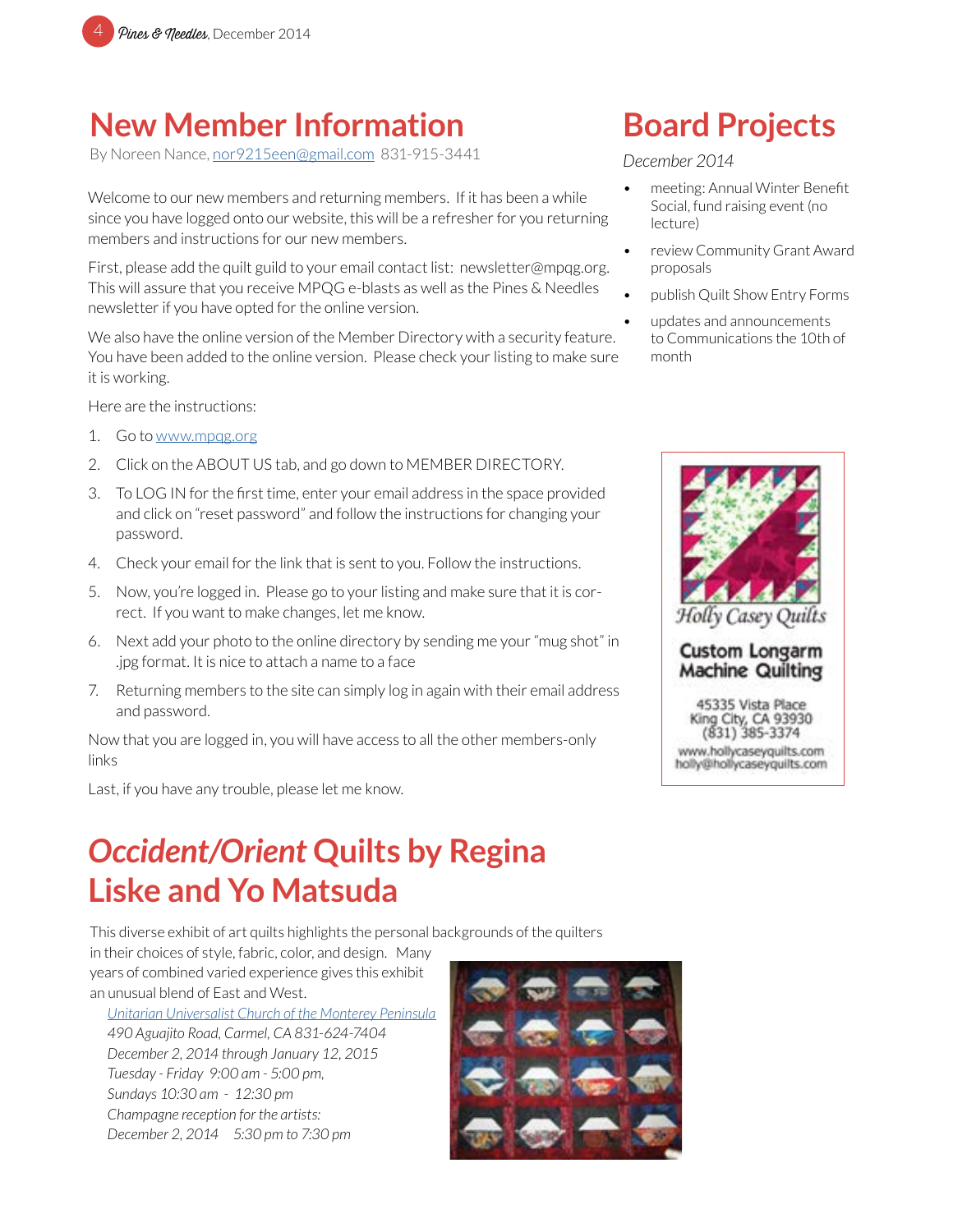## **Calendar, Road Trips, and Local Events**

By Tina McGill, [magill1242@gmail.com](mailto:magill1242%40gmail.com?subject=MPQG%20Calendar)

#### **Current Events**

- **• November 9, 2014 January 7, 2015**, *Just A Minute Quilts* by Sally Miller. Artists' reception November 9 from 1-3pm. Back Porch Fabrics, 157 Grand, Pacific Grove, CA. [www.backporchfabrics.com](http://www.backporchfabrics.com)
- **• November 15, 2014 January 3, 2015**, 10am 4pm, *Amish: The Modern Muse* San Jose Museum of Quilts and Textiles, 520 South First St., San Jose, CA 408-971-0333. [www.sjquiltmuseum.or](http://www.sjquiltmuseum.org)g
- **• November 15, 2014 March 1, 2015**, 10am 4pm, *Antique Ohio Amish Quilts from the Darwin Bearley Collection*, San Jose Museum of Quilts and Textiles, 520 South First St., San Jose, CA 408-971-0333. [www.](http://www.sjquiltmuseum.org) [sjquiltmuseum.or](http://www.sjquiltmuseum.org)g
- **• November 15, 2014 March 1, 2015**, 10am 4pm, *Two Color Wonders, Hallway*, San Jose Museum of Quilts and Textiles, 520 South First St., San Jose, CA 408-971-0333. [www.sjquiltmuseum.or](http://www.sjquiltmuseum.org)g

#### **Future Events**

- **• December 2, 2014 January 5, 2015**, *Occident/Orient* Quilts by Regina Liske and Yo Matsuda*.* Unitarian Universalist Church of the Monterey Peninsula, 490 Aguajito Road, Carmel, CA. Tues - Fri 9 to 5, Sunday 10:30 to 12:30. Reception for the artists on December 2, 5:30 to 7:30 p.m. 831-624-7404
- **• December 13**, 10:30 am or 2:00 pm *Free Pattern Demo*, Back Porch Fabrics, 157 Grand, Pacific Grove, CA. [www.backporchfabrics.com](http://www.backporchfabrics.com)
- **• January 9 March 14, 2015**, 10:00 am or 5:00 pm *Gwen's Minimal Quilts*, Back Porch Fabrics, 157 Grand, Pacific Grove, CA. [www.backporchfabrics.com](http://www.backporchfabrics.com)
- **• January 17 January 18, 2015**, 10:00 am 4:00 pm *Heart of the Valley 2015 Quilt Show*. Modesto Centre Plaza, 10th and K St, Modesto, CA. Featured artists: Paddy Shopher and Louise Nelson. Quilts, Art Quilts, Vendors, Demos, Raffle Quilts. [www.countrycrossroadsquilters.com](http://www.countrycrossroadsquilters.com).
- **• March 14 July 19, 2015**, 9:30am 5:15pm, *High Style: The Brooklyn Museum Costume Collection*, Legion of Honor, Lincoln Park, 100 34th Avenue, San Francisco, CA 94121 415-750-3600. l[egionofhonor.famsf.org/](http://legionofhonor.famsf.org/exhibitions/high-style-brooklyn-museum-costume-collection) [exhibitions/high-style-brooklyn-museum-costume-collection](http://legionofhonor.famsf.org/exhibitions/high-style-brooklyn-museum-costume-collection)
- **• February 19 February 22, 2015**, *Quiltcon 2015* presented by The Modern Quilt Guild of the Valley 2015 Quilt Show. Austin Convention Center, 500 East Cesar Chavez Street, Austin, TX 78701. [www.quiltcon.com](http://www.quiltcon.com)
- **• February 19 February 20, 2015**, 9:00 am 5:00 pm *Quilt Craft & Sewing Festival* in San Mateo... see website <http://quiltcraftsew.com/san-mateo.html>



(831) 375-3755 fax www.backporchfabrics.com 157 Grand Avenue at Central, Pacific Grove, CA 93950

## Get It Quilted! By Sharon Winter

- \* Creative custom quilting on a domestic machine
- Award-winning fine hand quilting
- Binding, basting, design and quiltmaking services

Please call for an appointment (831) 647-8769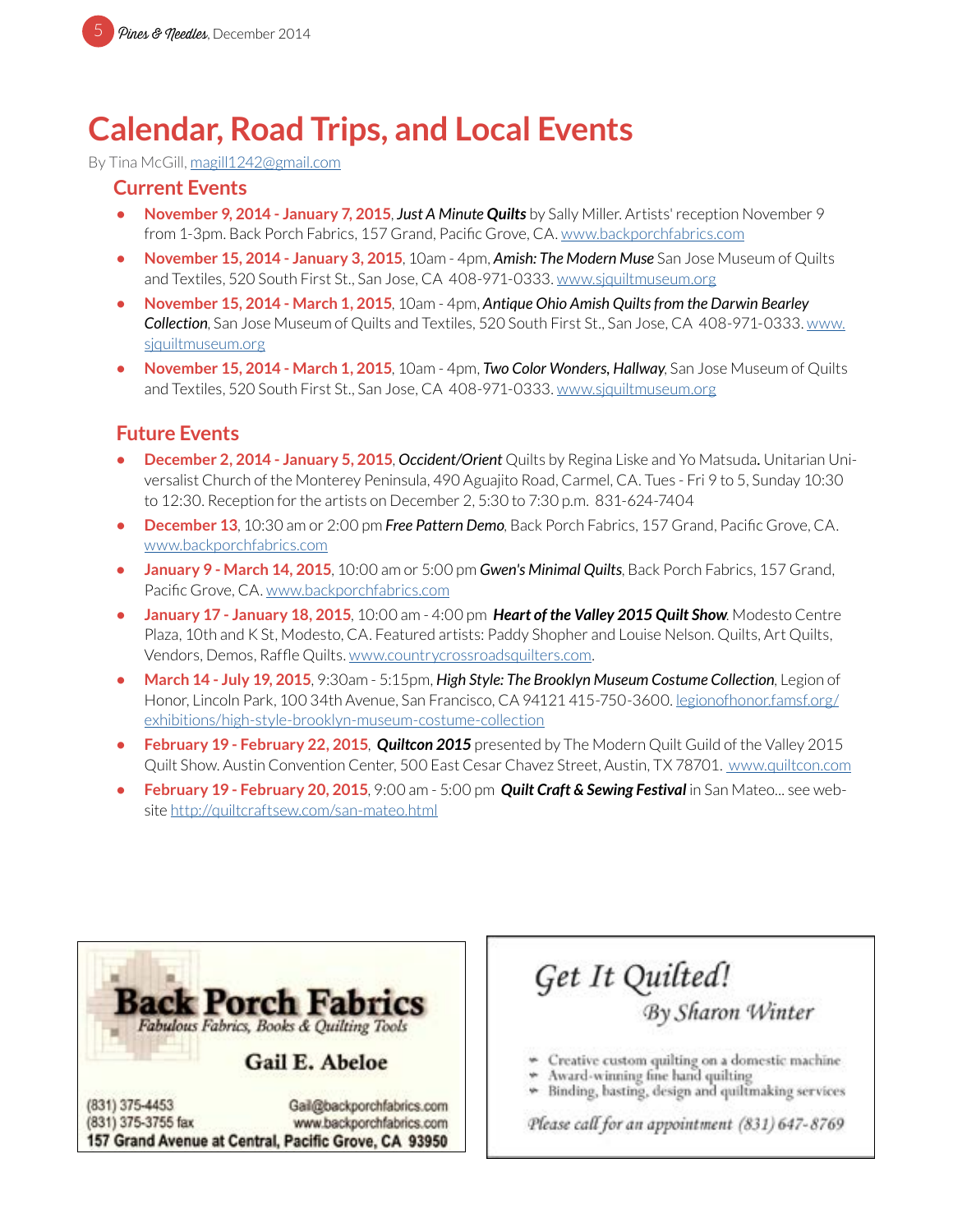|  | 6 <i>Pines &amp; Needles</i> , December 2014 |
|--|----------------------------------------------|
|--|----------------------------------------------|

| Preview # |  |  |
|-----------|--|--|
| judged    |  |  |

## 2015 Entry Form

#### MONTEREY PENINSULA QUILTERS GUILD QUILT SHOW April 10, 11 & 12, 2015

#### **Entry Requirements:**

- This entry must not have been displayed at a previous MPQG quilt show.
- . Please enter as soon as possible. The deadline to return entry forms and pay judging fee is Feb 2, 2015.
- Each entry form must be accompanied by a 4X6 photo of the quilt printed on glossy paper.
- ٠ Mail the forms to: Colleen Johnson, 1580 La Honda Ct, Seaside CA 93955 before the deadline or give them to Colleen at a quilt guild meeting before February 2, 2015.
- If you have questions about the forms, call Colleen at 831-594-5291 (day) or 831-920-1797 (night) .
- No more than 5 quilts per member can be entered in the show (including challenge quilts).
- The Quilt Show Committee will send a letter of acceptance and instructions once all of the entries have been processed.

|                                       | $City:$ $Zip:$ $Zip:$                                            |
|---------------------------------------|------------------------------------------------------------------|
|                                       |                                                                  |
|                                       |                                                                  |
|                                       |                                                                  |
|                                       |                                                                  |
|                                       |                                                                  |
|                                       |                                                                  |
|                                       |                                                                  |
| YES NO If YES, complete Judging Form. |                                                                  |
| YES NO                                |                                                                  |
| YES NO If YES, enter sale price \$    |                                                                  |
|                                       |                                                                  |
|                                       | Story (any comment of interest to visitors in 75 words or less). |

\*Junior under 16 does not need to be a member of the guild.

Note: Although every protection is taken to safeguard your entry, MPQG does not provide property insurance. Please make sure your entry is covered under your homeowners insurance.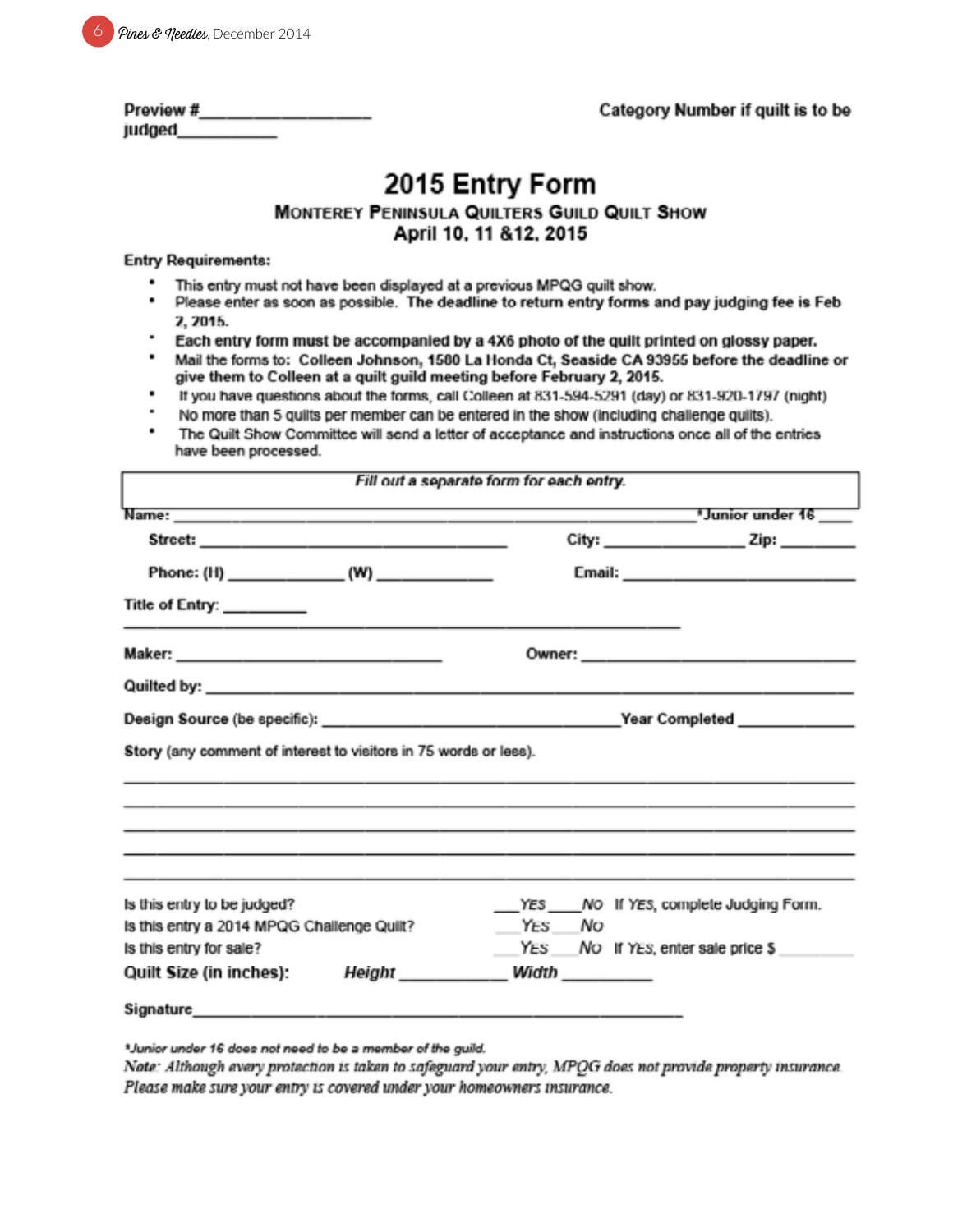| Preview #                            | <u> Alexandria (m. 1984)</u>                                                                                                                                                                                                            |  |  |  |
|--------------------------------------|-----------------------------------------------------------------------------------------------------------------------------------------------------------------------------------------------------------------------------------------|--|--|--|
|                                      | <b>MPQG Judging Application 2015</b>                                                                                                                                                                                                    |  |  |  |
|                                      |                                                                                                                                                                                                                                         |  |  |  |
| Title of Entry:                      |                                                                                                                                                                                                                                         |  |  |  |
|                                      | Information: Helen Egerton (831) 649-1680 or email: hmegerton@gmail.com                                                                                                                                                                 |  |  |  |
| <b>Entry Requirements:</b>           |                                                                                                                                                                                                                                         |  |  |  |
| ٠                                    | Each member may enter a total of 3 items to be judged including challenge quilts                                                                                                                                                        |  |  |  |
| ٠                                    | ۰<br>Entries made from a kit (pattern and fabric packaged together) will not be judged.                                                                                                                                                 |  |  |  |
| ٠                                    | All entries must have been completed within the past three years.<br>Maker of entry must be a member of the MPQG as of Feb 1, 2015                                                                                                      |  |  |  |
| ٠                                    | Quilt entries must have 3 layers and be hand quilted or machine quilted or tied.                                                                                                                                                        |  |  |  |
| ٠<br>٠                               | Entry must not have been displayed in a MPQG Quilt Show in the past.                                                                                                                                                                    |  |  |  |
|                                      | A judging fee of \$7.00 per quilt must accompany entry.<br>A judging fee of \$10.00 per quilt must accompany professional entries.                                                                                                      |  |  |  |
| Please List Specific Design Source.  |                                                                                                                                                                                                                                         |  |  |  |
| Original                             | <b>Dook/Pattern</b><br>والمستوات والمستحقق والمستعمل والمستعين والمستعين<br>the company of the property of the company                                                                                                                  |  |  |  |
|                                      | Class/Workshop and the contract of the contract of the contract of the contract of the contract of the contract of the contract of the contract of the contract of the contract of the contract of the contract of the contrac<br>Other |  |  |  |
| Please Check One Category Only:      |                                                                                                                                                                                                                                         |  |  |  |
|                                      | Large Quilts - Total perimeter: 220 inches OR MORF                                                                                                                                                                                      |  |  |  |
|                                      | 1. Traditional (pieced or appliquéd) hand quilted                                                                                                                                                                                       |  |  |  |
|                                      | 2. ____ Traditional (picced or appliquéd) machine quilted                                                                                                                                                                               |  |  |  |
|                                      | 3. ____ *Top by One, Quilted by Another" (note: name of quilter must be on entry form)                                                                                                                                                  |  |  |  |
|                                      | Small Quilts - Total perimeter: 219 inches OR LESS                                                                                                                                                                                      |  |  |  |
|                                      | 4. Traditional (pieced or appliquéd) hand quilted                                                                                                                                                                                       |  |  |  |
| 5.                                   | Traditional (pieced or appliquéd) machine quilted                                                                                                                                                                                       |  |  |  |
|                                      | 6. "Top by One, Quilted by Another" (note: name of quilter must be on entry form)                                                                                                                                                       |  |  |  |
| <b>Mixed Techniques</b>              |                                                                                                                                                                                                                                         |  |  |  |
| 7.                                   | Mixed techniques (e.g. appliquéd and pieced, both hand and machine quilted or tied)                                                                                                                                                     |  |  |  |
| <b>Group Quilts (all sizcs)</b>      |                                                                                                                                                                                                                                         |  |  |  |
|                                      | 8._____ Group Quilt (Top completed by 2 or more quilters)                                                                                                                                                                               |  |  |  |
| <b>Innovative Quilts (all sizes)</b> |                                                                                                                                                                                                                                         |  |  |  |
|                                      | 9. Adapted from a traditional design or nontraditional pattern. See note below.                                                                                                                                                         |  |  |  |
|                                      | Art Quilts - Completely original design meant to be hung as a work of art                                                                                                                                                               |  |  |  |
| 11.                                  | 10. Small - Total perimeter 159 inches or less<br>Large - Total perimeter 160 inches or more                                                                                                                                            |  |  |  |
|                                      | Professional Quilts *Professional is defined as someone who has earned more than a \$1000 in the last year from teaching                                                                                                                |  |  |  |
|                                      | quilting for a fee, publishing books on quilting, designing and stitching quilts, been a quilt show judge or winning monetary awards.                                                                                                   |  |  |  |
| 12. _____                            | Traditional designs                                                                                                                                                                                                                     |  |  |  |
| 13.<br>14.<br>Art Quilts             | Innovative designs                                                                                                                                                                                                                      |  |  |  |
| Notes:                               |                                                                                                                                                                                                                                         |  |  |  |
| <b>Iraditional:</b>                  | Based on a traditional design                                                                                                                                                                                                           |  |  |  |
| Innovative:                          | Adapted from a traditional design but must be significantly altered by innovative use of design.<br>fabric, color, etc.                                                                                                                 |  |  |  |
| Ribbons:                             | Ribbons MAY be awarded at the discretion of the judges.                                                                                                                                                                                 |  |  |  |
|                                      | Honorable Mention - awarded at the discretion of the judges<br>Best of Show Nonprofessional - 1 ribbon<br>Best of Show Professional - 1 nbbon                                                                                           |  |  |  |
|                                      |                                                                                                                                                                                                                                         |  |  |  |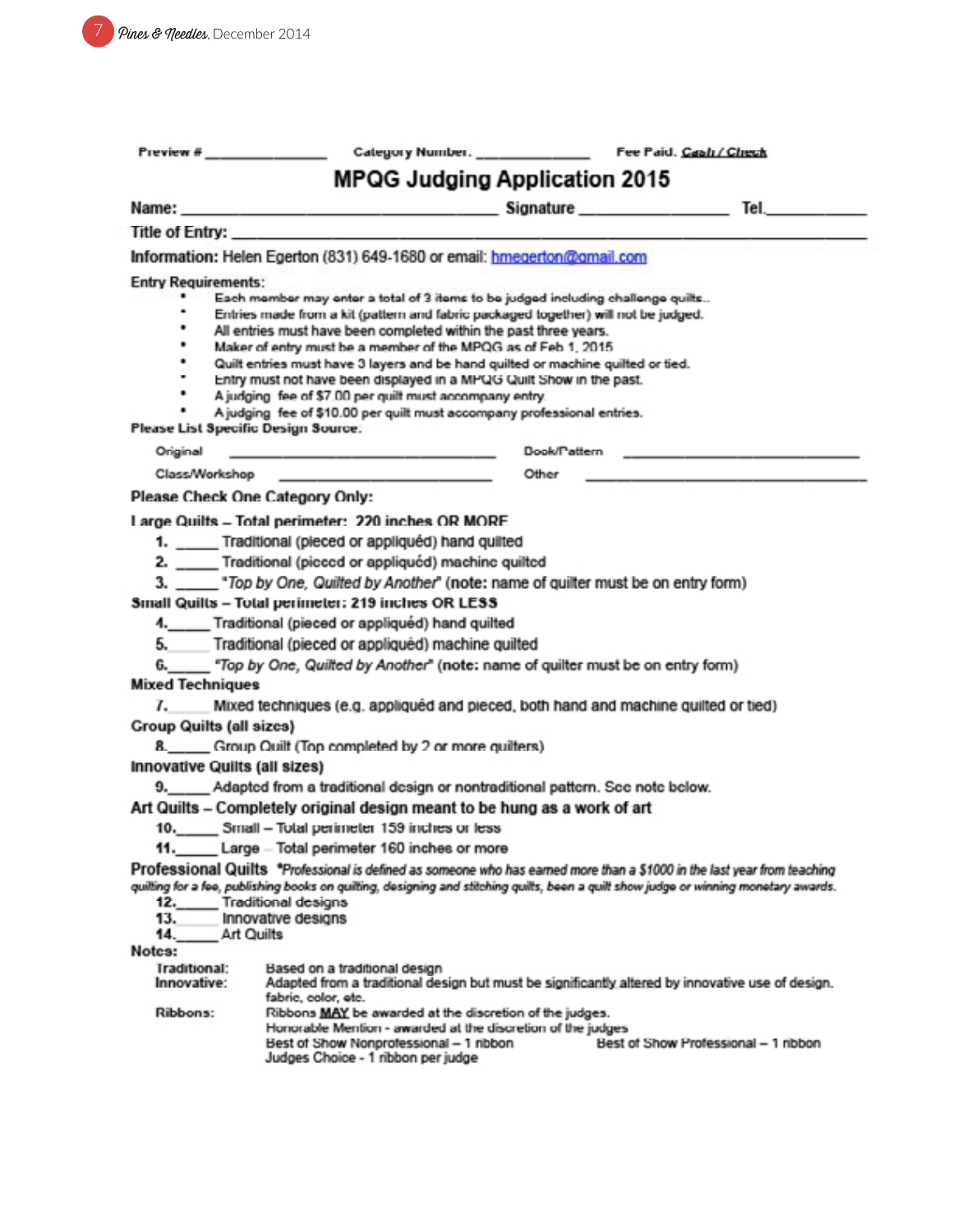

# **Upcoming MPQG Events**

- December 1 Meeting 1st Monday Annual Winter Benefit Social
- A reminder that the Charity Quilt Friendship Group does not meet in December
- January 3 & 4 Saturday & Sunday Workshop with Karla Alexander
- January 5 Meeting 1st Monday Karla Alexander

### **Board Minutes**

By Nora Deans nora.deans@gmail.com

The MPQG Secretary, Nora Deans, takes and prepares the minutes from the monthly board meetings.

These minutes are posted on the MPQG website in the members only area.

View the latest reports here:

### **[www.mpqg.org/business/board/](http://www.mpqg.org/business/board/ )**



*Sally Miller and friends celebrate her show opening at Back Porch Fabrics on November 9, 2014.*

# Monterey Peninsula Quilters Guild

Quilting & Community on the Central Coast of California **[www.mpqg.org](http://www.mpqg.org)**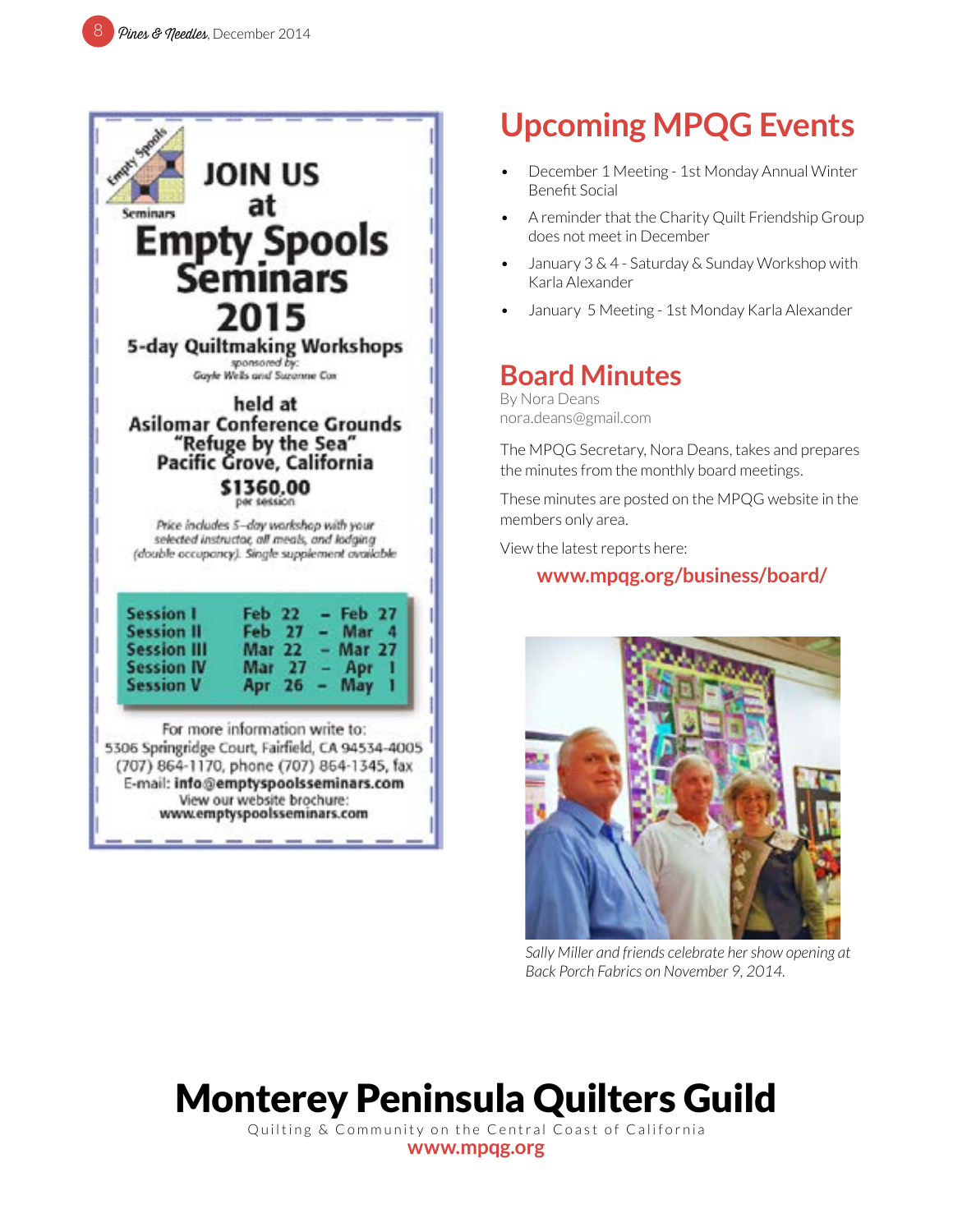| Monterey Peninsula Quilters Guild<br><b>Workshop Reservation</b>     |                                                                                                                                                                                               |                                     |                              |          | Non-<br>Members* |
|----------------------------------------------------------------------|-----------------------------------------------------------------------------------------------------------------------------------------------------------------------------------------------|-------------------------------------|------------------------------|----------|------------------|
| □ Saturday &<br>Sunday                                               | January 3 & 4, 2015                                                                                                                                                                           | Karla<br>Alexander                  | Stack, Shuffle & Slide       | \$100.00 | \$120.00         |
| □ Saturday                                                           | February 21, 2015                                                                                                                                                                             | Gwen Marston   <i>Small Studies</i> |                              | \$50.00  | \$60.00          |
| Name:                                                                |                                                                                                                                                                                               |                                     |                              |          |                  |
| Address:                                                             |                                                                                                                                                                                               |                                     |                              |          |                  |
| Telephone:                                                           |                                                                                                                                                                                               |                                     |                              |          |                  |
| Email:                                                               |                                                                                                                                                                                               |                                     |                              |          |                  |
| ⊶<br>∗                                                               | 5c                                                                                                                                                                                            | ⊱<br>⊱                              | $\approx$ cut here<br>⊱<br>⊶ |          | ⊶                |
| For your<br>records:                                                 | You are registered for:<br>□ Saturday and Sunday, January 3 & 4, 2015 <i>Stack, Shuffle &amp; Slide</i> with Karla Alexander<br>□ Saturday, February 21, 2015 Small Studies with Gwen Marston |                                     |                              |          |                  |
| Send to:                                                             | Make check payable to MPQG. Send to:<br>Gail Abeloe, Attn: MPQG Workshop, 157 Grand Ave., Pacific Grove, CA 93950.                                                                            |                                     |                              |          |                  |
| Questions?                                                           | Gail Abeloe at Back Porch Fabrics 831-375-4453.                                                                                                                                               |                                     |                              |          |                  |
| Time:<br>Doors open at 9:30 a.m. Workshop is 10:00 a.m. to 4:00 p.m. |                                                                                                                                                                                               |                                     |                              |          |                  |
| Note:                                                                | Reservations are secured when payment is received. To cancel and receive a refund,<br>cancellation must be made at least 7 days in advance.                                                   |                                     |                              |          |                  |
| Supply List:                                                         | Available at general meetings, on web site at<br>www.mpgg.org/news/category/workshops/, or call Gail Abeloe at 831-375-4453.                                                                  |                                     |                              |          |                  |
| Location                                                             | Health and Fitness Room at the Sally Griffin Center, 700 Jewell Avenue, Pacific Grove, CA<br>93950.                                                                                           |                                     |                              |          |                  |
| Food:                                                                | Plan on bringing your lunch, snacks, and beverages.                                                                                                                                           |                                     |                              |          |                  |
|                                                                      | * Non-Member registration is accepted 30 days prior to the workshop.                                                                                                                          |                                     |                              |          |                  |

# **Mini Quilts for the Raffle**

By Tina McGill, [magill1242@gmail.com](mailto:magill1242%40gmail.com?subject=MPQG%20Calendar)

IT'S TIME......to start thinking about a mini quilt for the raffle at the Quilt Show.

Again this year, we will have a mini quilt raffle and we need your quilt!

The 'rules' are almost the same: size small (tiny to up to 30" square), any subject, technique, theme, etc (Roosters seem to be very popular!). AND, new this year, we will require a label (way too many folks asked who made the quilt and often ticket sellers had no idea)...nothing fancy, even just a signature on the front.